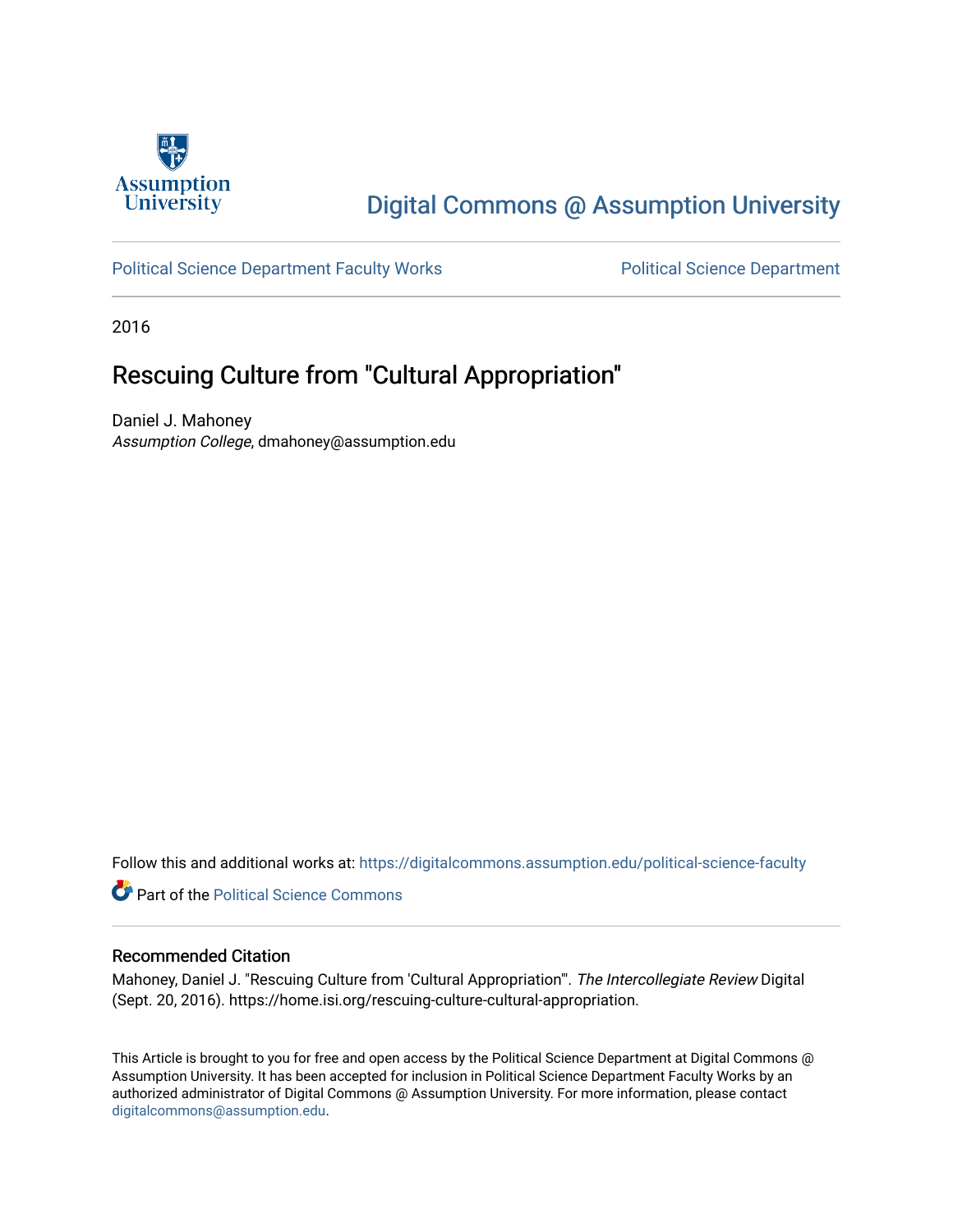# Rescuing Culture from "Cultural Appropriation"

**A** PRINT

### *[Daniel J. Mahoney](https://home.isi.org/intercollegiate-review/author/2386)*

Fall 2016 - [Digital](https://home.isi.org/journal-issue/fall-2016-digital)

September 20, 2016



References to "culture" are omnipresent in contemporary discourse, even as the word has lost almost all coherence. A word that used to refer to the demanding cultivation of the human mind and soul is today synonymous with almost any social practice (however low or degraded). One speaks freely of the rock culture, the drug culture, and many things worse. Rare are those who recognize that a salutary respect for cultural pluralism, for genuine human diversity, does not demand relativism or an abdication of moral judgment. How did we arrive at such a troubling situation?

To begin with, as the political philosopher Leo Strauss suggested many years ago, culture has ceased to be an "absolute" and has instead become identified with indiscriminate relativism. We have all become vulgar "anthropologists" enthralled by diversity as an end in itself—and the relativism that too often accompanies it. Strauss provocatively sums up the dominant view: "Every human being outside of lunatic asylums is a cultured human being, for he participates in a culture." One is led to ask: What happened to the high and the low, and everything in between? What happened to the civilized capacity to discriminate between better and worse ways of life?

The urbanity, civility, high-mindedness, and generosity associated with genuine human cultivation has given way to a view that every human practice is worthy of our respect. Culture is thus trivialized. Eating a burrito or wearing a sombrero if one is not Mexican, or practicing yoga if one is not Indian, can become a source of controversy for those who think about culture in a reductive and relativistic way. (And as we know, the PC police are everywhere on our college campuses.) Respect for the specificity of culture supposedly demands an identity politics where people close in on themselves in the most narrow, prickly, and ungenerous manner. Any notion of common humanity is quickly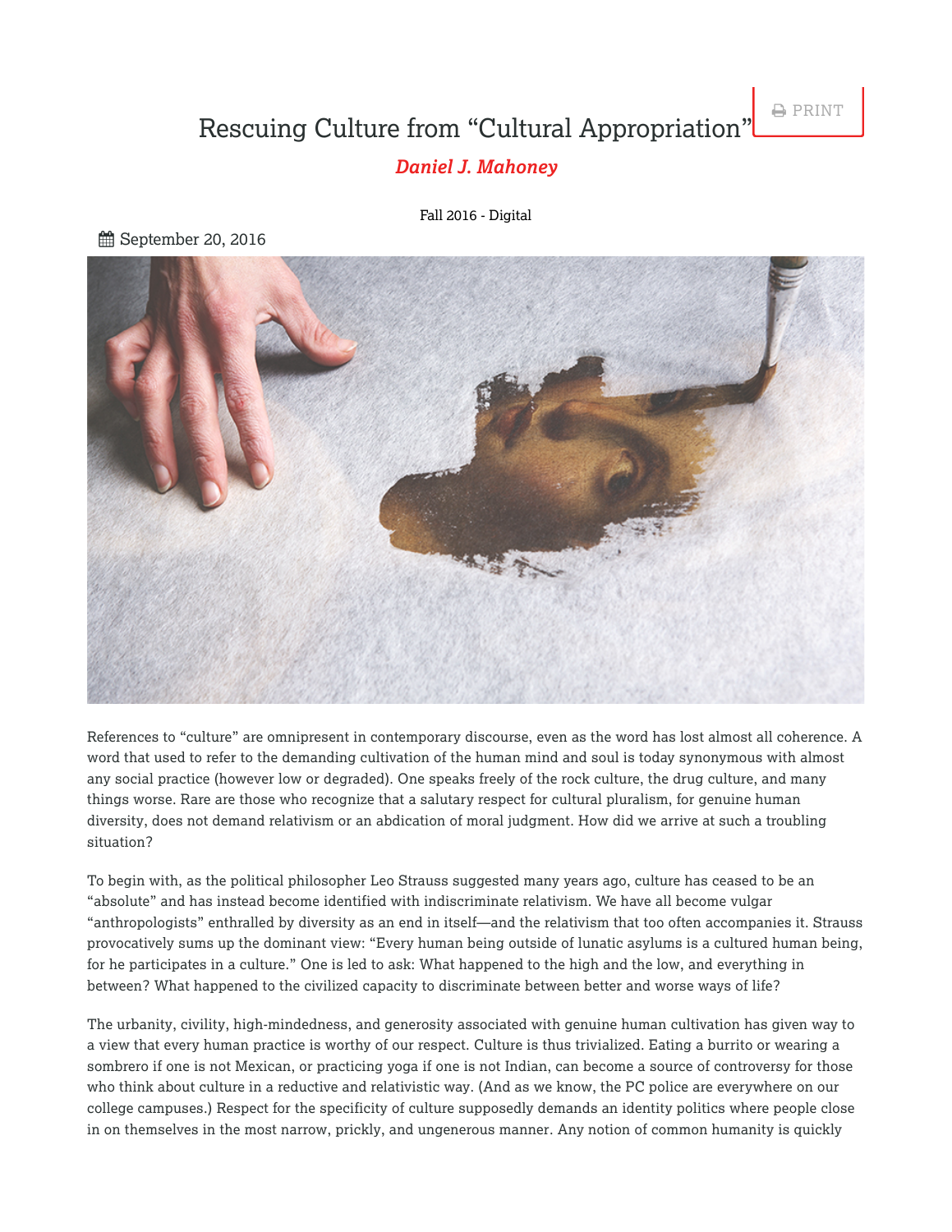erased and the unreflective practices of any group become sacrosanct and beyond criticism (or even imitation and admiration).

## Genuine Respect

What does all this ideological posturing have to do with respect for genuine human culture? We need not reject a respect for the dignity and special paths blazed by the world's high cultures to recognize that the best thought and art belongs to man as man. Plato, Homer, Shakespeare, Dante, Goethe, Mozart, Beethoven, belong to all thoughtful and discerning souls and not just to those in the West (and the same can surely be said in principle about the best thought and art of the East). These classics enrich the human spirit and are not *reducible* to the cultures that undeniably shaped their formation and aspirations. High cultures and civilizations enrich each other even as they enrich the human spirit.

The classics of world literature, for example, enrich national literature without in any way homogenizing human thought and experience. Think of the peaks of Russian literature. Dostoevsky, Tolstoy, Pasternak, and Solzhenitsyn are undeniable expressions of the Russian soul and give searing expression to both the Russian and the human condition. But who could say that *The Brothers Karamazov*, *War and Peace*, *Doctor Zhivago*, and *The Gulag Archipelago* (very Russian books all) can only speak to Russians as Russians? As Solzhenitsyn argued in his Nobel [lecture](http://amzn.to/2cjPn8R), literary art of a high order has the capacity, if anything does, to convey the experience of one people and nation to another, to overcome the nearsightedness and shortsightedness that is coextensive with the human condition. Dostoevsky wrestles with the temptation of moral nihilism; Tolstoy, the fog of war and the vicissitudes of history; Pasternak, the fate of decent men in a great nation and culture mutilated by fanatic revolutionaries. Solzhenitsyn chronicles the soul of man, holding on to dear life, under ideological tyranny and the inhuman reign of the Lie.

These books must be read by all cultivated and reflective human beings. They are precious acquisitions for East and West, for all those who wrestle with the human condition as well as the dark shadows that accompany modernity. We need to reflect on the intersection of the universal and the particular that defines our humanity rather than trying to be either "citizens of the World" or practitioners of an identity politics that demands that every "racial, gender, or sexual group . . . stick with their own culture and people and not allow themselves to be diluted by outsiders," as the British journalist Brendan O'Neill has nicely put it. The latter understanding of culture—a set of practices, however banal, that are simply our own and are valued for that reason alone—has lost all connection with higher intellectual, cultural, or spiritual aspirations. If culture means anything at all, it ought to mean the self-conscious cultivation of "the best that has been thought and said" within our tradition as well as other high civilizations and cultures. High culture is incompatible with indiscriminate relativism. Rather, high culture depends on the recognition that not all social practices are inherently admirable. Not every human being (or even social group, for that matter) is sufficiently cultured or cultivated. That recognition, so disturbing to the politically correct, is surely the beginning of wisdom.

## Redefining Culture

T. S. Eliot provides some helpful reflections in the concluding pages of his classic 1948 work, *Notes on the Definition of Culture*. He reminds us that culture worthy of the name is unthinkable without religion, and in the West that means the Christian religion. Christianity helped create a common culture in Europe, since all Europeans (and one might add Westerners more broadly) were profoundly shaped by "the common cultural elements which this common Christianity has brought with it." Even unbelievers were "Christians" in this broad cultural sense. Eliot strikingly observes that "only a Christian culture could have produced" unbelievers such as Voltaire or Nietzsche. They fought Christianity with a spiritual and intellectual intensity and moral seriousness derived from Christianity itself.

Reminding us of the high spiritual foundations of authentic culture, Eliot comments that Europe is unlikely to "survive the complete disappearance of the Christian faith." This is what today's radical secularists and multiculturalists fail to perceive. Without fidelity to our best traditions, without deference to the moral law or an order of things above the human will, culture inevitably degenerates into anarchy, the nemesis of true culture. A society dedicated exclusively to rights over duties, subjective preferences over concern for the common good, and a